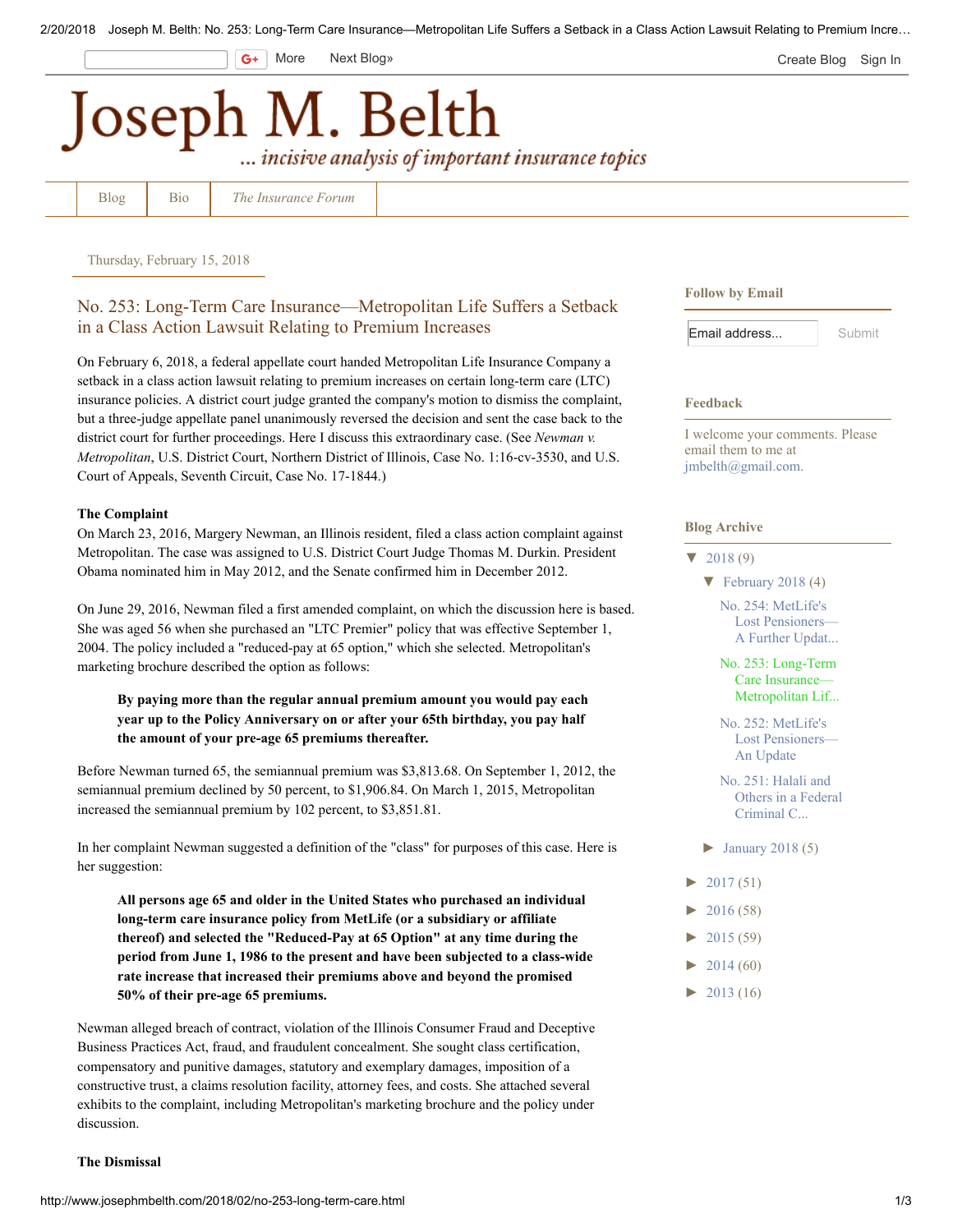2/20/2018 Joseph M. Belth: No. 253: Long-Term Care Insurance—Metropolitan Life Suffers a Setback in a Class Action Lawsuit Relating to Premium Incre…

On July 29, 2016, Metropolitan filed a motion to dismiss the complaint for failure to state a claim. On March 9, 2017, after briefing, Judge Durkin issued a memorandum and order dismissing the complaint without prejudice. Here is the concluding paragraph (persons interested in Judge Durkin's reasoning are invited to read his ruling, which is part of the complimentary package offered at the end of this post):

For the reasons stated above, Plaintiff's complaint is dismissed. The dismissal is without prejudice, however, and Plaintiff may move to amend her complaint within 30 days of the date of this Order. Any such motion should attach a proposed amended complaint and be supported by a brief of no more than five pages describing how the proposed amendments cure the deficiencies in the current complaint. Defendant should not respond to the motion to amend unless ordered to do so by the Court. If after 30 days no motion to amend is filed, this dismissal will be converted into a dismissal with prejudice.

On April 7, 2017, Newman filed a motion for leave to file a second amended complaint, attached the second amended complaint, and submitted a short memorandum in support of the motion. On April 12, at a motion hearing, Judge Durkin denied the motion for reasons he stated orally, and he dismissed the complaint with prejudice.

#### The Appellate Court Case

On April 21, 2017, Newman filed a notice of appeal to the Seventh Circuit. On June 12 she filed her brief. On July 12 Metropolitan filed its brief. On July 26 Newman filed a reply brief.

The case was assigned to a panel consisting of Chief Judge Diane P. Wood and Circuit Judges Frank H. Easterbrook and Ilana Diamond Rovner. President Clinton nominated Judge Wood in March 1995, the Senate confirmed her in June 1995, and she became Chief Judge in 2013. President Reagan nominated Judge Easterbrook in February 1985, the Senate confirmed him in April 1985, and he served as Chief Judge from 2006 to 2013. President George H. W. Bush nominated Judge Rovner in July 1992, and the Senate confirmed her in August 1992.

On February 6, 2018, the panel filed its unanimous decision, which Chief Judge Wood wrote. The decision reversed the district court's dismissal of the complaint and sent the case back to the district court for further proceedings. Here is the final paragraph of the panel's decision:

Newman asserts that MetLife lured her into a policy by promising a trade of short-term expense for long-term stability. She took the deal and spent nine years investing in a plan, only to have MetLife pull the rug out from under her. Neither MetLife's brochure nor the terms of the policy forecast this possibility. These allegations were enough to entitle her to prevail on the liability phase of her contract claim, and they are enough to permit her to go forward on her other theories. We therefore REVERSE the district court's grant of MetLife's motion to dismiss and REMAND for further proceedings.

On the same day Judge Durkin set a status hearing for the morning of February 16. What will emerge from the hearing and what will happen in the "further proceedings" remain to be seen.

#### General Observations

At the outset I said this case is extraordinary. It may also be unusual, because I think it is unlikely that many policyholders would have signed up to pay higher premiums initially in order to qualify for lower premiums later. If the complaint survives dismissal, which seems likely now, if Metropolitan does not settle quickly, if a class is certified, and if the parties agree to settle the case rather than go to trial, we may learn about the magnitude of the problem through the terms of the settlement agreement. It is also important to recognize that Metropolitan stopped selling LTC insurance policies several years ago, and is currently engaged in administering and running off its existing block of LTC insurance policies. I plan to follow this case and report further developments.

#### Available Material